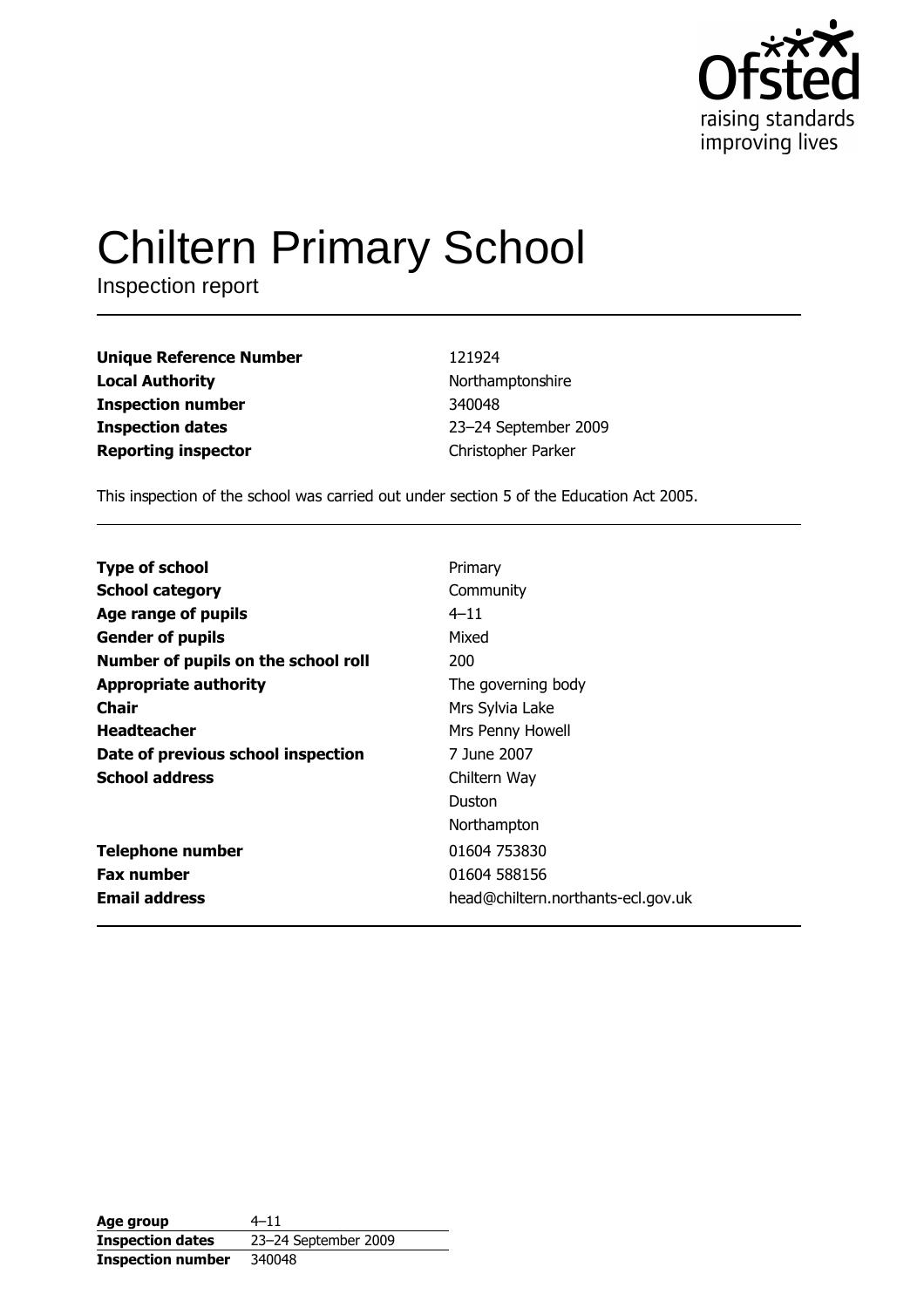The Office for Standards in Education, Children's Services and Skills (Ofsted) regulates and inspects to achieve excellence in the care of children and young people, and in education and skills for learners of all ages. It regulates and inspects childcare and children's social care, and inspects the Children and Family Court Advisory Support Service (Cafcass), schools, colleges, initial teacher training, work-based learning and skills training, adult and community learning, and education and training in prisons and other secure establishments. It rates council children's services, and inspects services for looked after children, safequarding and child protection.

Further copies of this report are obtainable from the school. Under the Education Act 2005, the school must provide a copy of this report free of charge to certain categories of people. A charge not exceeding the full cost of reproduction may be made for any other copies supplied.

If you would like a copy of this document in a different format, such as large print or Braille, please telephone 08456 404045, or email enquiries@ofsted.gov.uk.

You may copy all or parts of this document for non-commercial educational purposes, as long as you give details of the source and date of publication and do not alter the documentation in any way.

Royal Exchange Buildings St Ann's Square Manchester M2 7LA T: 08456 404045 Textphone: 0161 618 8524 E: enquiries@ofsted.gov.uk W: www.ofsted.gov.uk

© Crown copyright 2009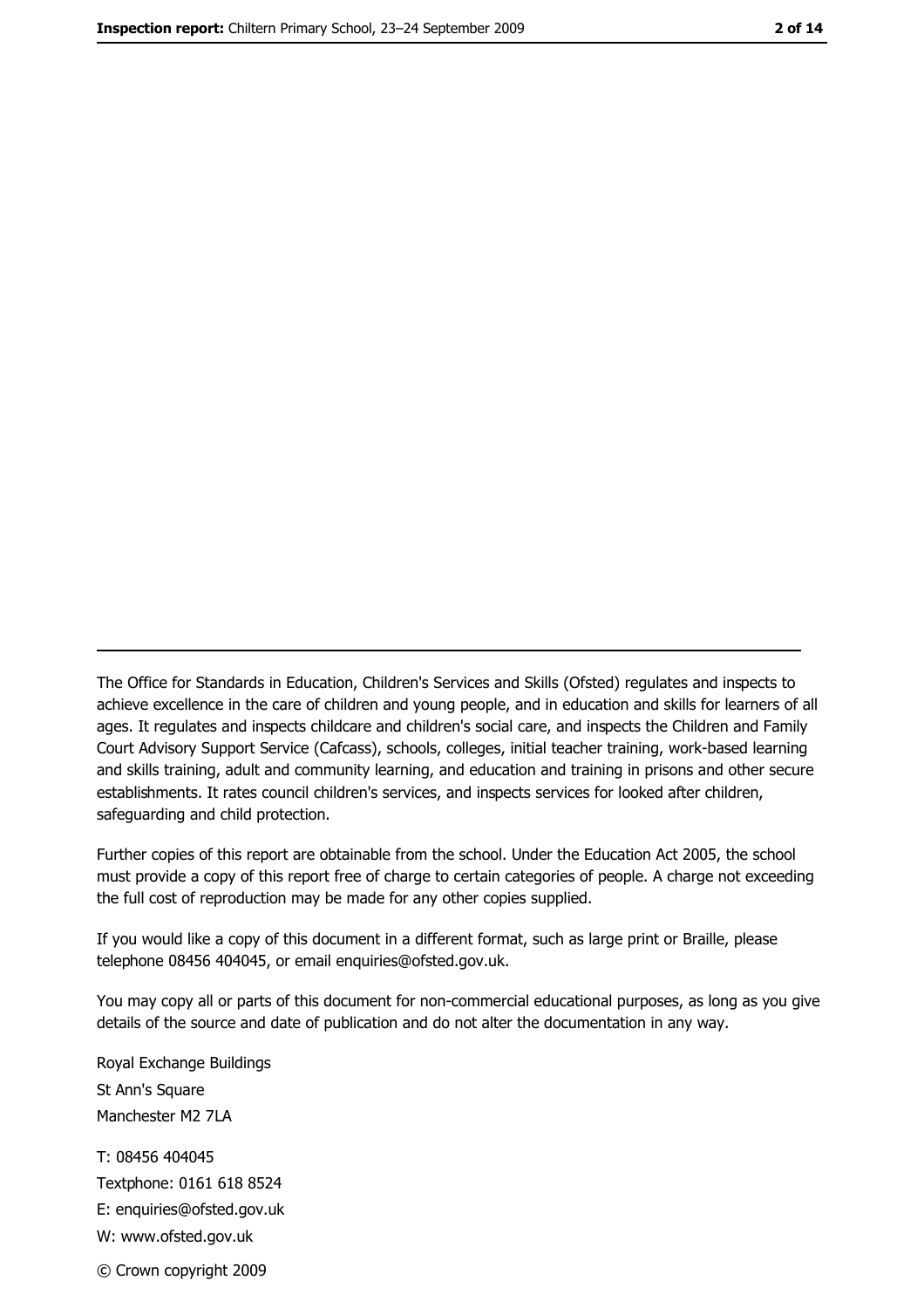# **Introduction**

This inspection was carried out by three additional inspectors. The inspectors visited 14 lessons, and held meetings with pupils, teachers, the headteacher and a governor. They observed the school's work, and looked at samples of pupils' work, records of monitoring and evaluation, planning and some of the school's policies. Responses to a pre-inspection questionnaire were received from pupils, staff and 51 parents.

The inspection team reviewed many aspects of the school's work. It looked in detail at the following:

- how well marking and assessment are used to plan challenging tasks to meet the  $\blacksquare$ needs of more-able pupils
- the effectiveness of the provision in ensuring that children make an effective start in  $\blacksquare$ the Early Years Foundation Stage
- how the teaching and learning are led, managed and improved  $\blacksquare$
- the effectiveness of arrangements for equal opportunities and for community  $\blacksquare$ cohesion.

# **Information about the school**

This is an average-sized primary school. Just over two thirds of the pupils are from White British backgrounds. Pupils from several other minority ethnic groups make up almost a third of the school population. The proportion of pupils from minority ethnic groups has increased significantly in recent years. A very few pupils speak a language other than English at home, but none are at an early stage of learning English. The proportion of pupils with special educational needs and/or disabilities is slightly above average.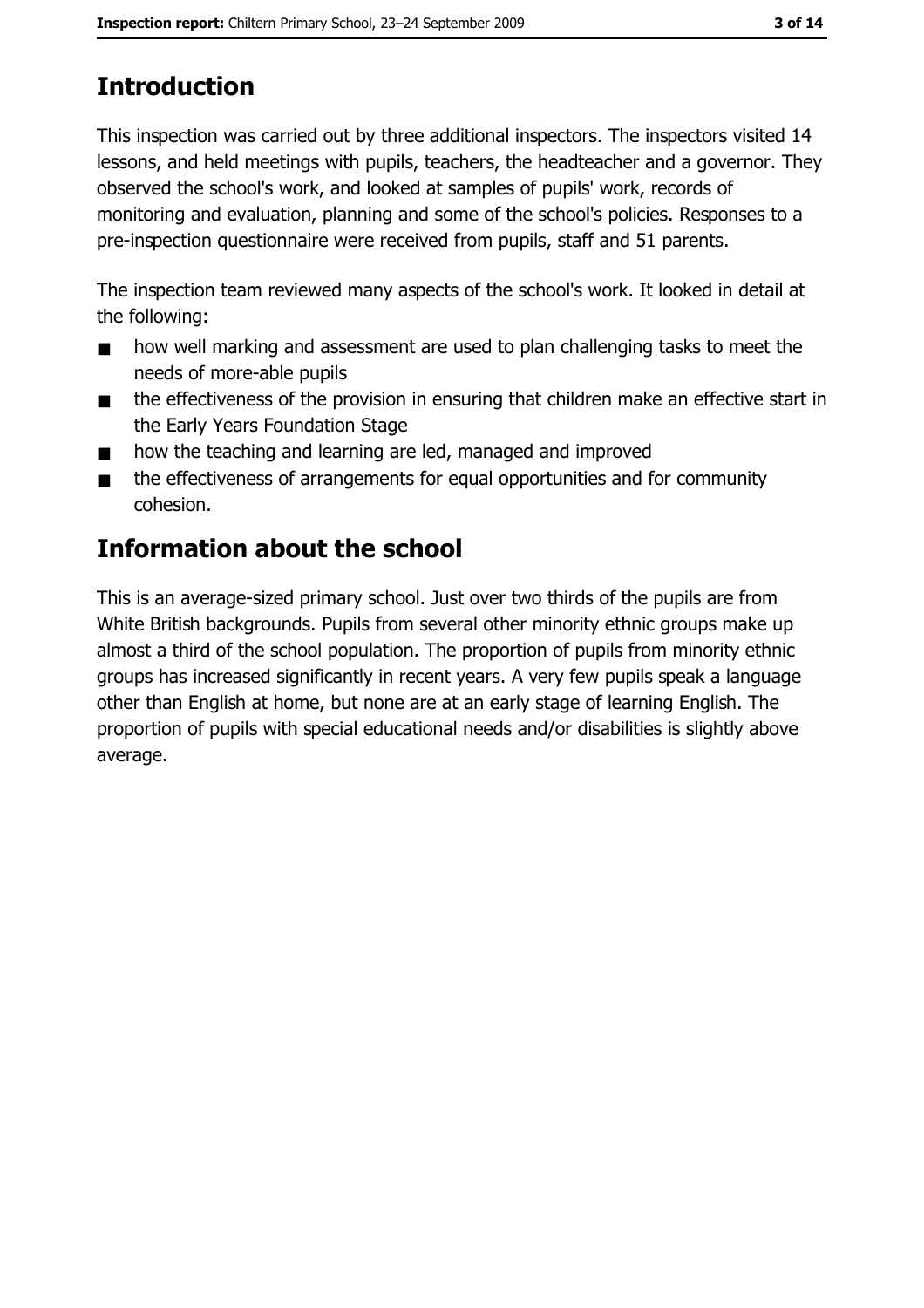# **Inspection judgements**

## Overall effectiveness: how good is the school?

### The school's capacity for sustained improvement

## **Main findings**

The school provides a satisfactory education for the pupils. Their attainment at the end of Year 2 and Year 6 is broadly average. The pupils consistently do well in reading throughout the school, and as a result their attainment is above average. In writing and mathematics there is greater variation in the pupils' progress in Key Stage 2, which results in attainment not being as high as it should be by the end of Year 6. Too few potentially higher attaining pupils are reaching the levels that they should.

The senior leadership team has identified key areas where improvements are needed and self assessment is accurate. Leaders have taken steps to modify and improve teaching, assessment, marking and target setting. These developments are relatively recent and have not yet had the desired impact. Although some of the teaching is good, there is variation in quality in Key Stage 2. For example, the marking of pupils' work is not consistently helping them to improve their work because the new arrangements have not been fully implemented. Consequently, the pupils' progress is not accelerating beyond a satisfactory pace. The quality of teaching is regularly monitored. However, not enough emphasis is placed on the impact of the teaching on pupils' learning and progress.

The governors and senior management team have a strong commitment to continually improving the school. This is evident in the increased range of opportunities provided within and beyond the curriculum. The impact of these opportunities can be seen in pupils' enjoyment and their good personal development. Improvements to the outdoor area have enhanced the provision for the youngest children, who make good progress because of the effective teaching, comprehensive assessment and efficient management of the Early Years Foundation Stage. The school has a satisfactory capacity for sustained improvement.

About 40% of the schools whose overall effectiveness is judged satisfactory may receive a monitoring visit by an Ofsted inspector before their next section 5 inspection.

# What does the school need to do to improve further?

- Increase the rate of progress and raise levels of attainment at the end of Year 6 by ensuring that:
	- lessons consistently challenge the more-able pupils to reach the higher levels of which they are capable
	- recent developments in marking are robustly implemented so as to provide teachers with the information needed for planning more accurately to meet the

| 3 |  |
|---|--|
| 3 |  |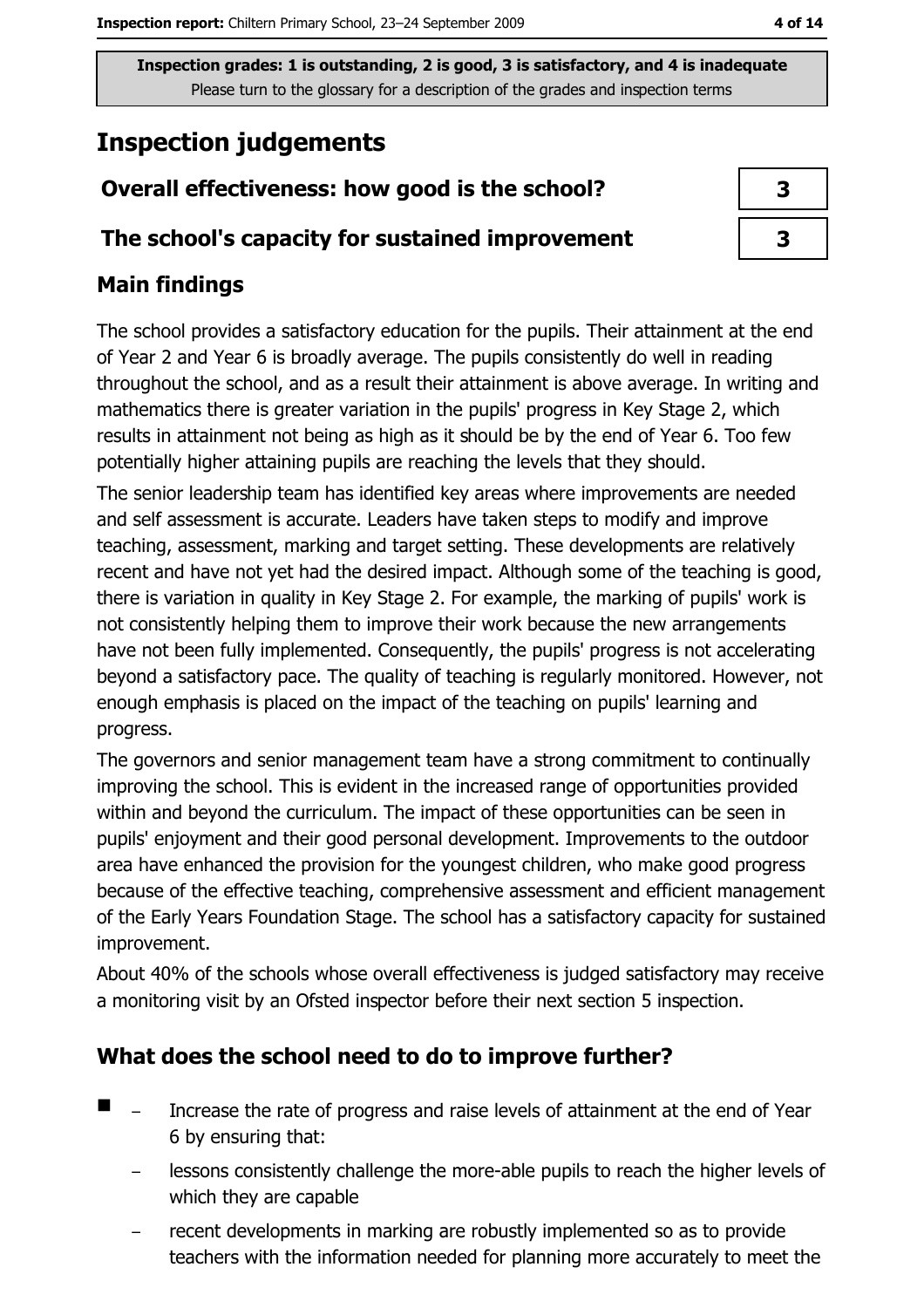pupils' needs, and pupils with clearer guidance on how improve their work

the monitoring of teaching is more sharply focused on the resulting learning and progress for pupils.

#### **Outcomes for individuals and groups of pupils**

There are inconsistencies in the rate of pupils' progress. While they make good progress in some lessons, progress in others is satisfactory. The pupils say they enjoy lessons and many find them 'fun', but a few feel they could 'work harder'. In most lessons pupils work effectively and concentrate on the tasks they are set. Behaviour is good in lessons.

In a lesson in Year 2, pupils made good progress in their use of 'time' words to sequence the events in a story. Pupils in Year 6 made similarly good progress in a lesson on division linked to real-life situations. This made the activity particularly relevant for the pupils. These lessons helped the pupils to learn effectively and make good progress, because the tasks were well matched to the needs of different groups. This is not consistently the case. For example, in a Year 3 mathematics lesson not enough consideration was given to establishing the extent of different groups of pupils' understanding before the end of the lesson. While some made secure progress, others lacked confidence in adding 10 to a three-digit number.

The results of national tests and the school's assessments show that attainment is broadly average. The 2009 results of national tests show that the downward trend at the end of Year 2 has been reversed and that more pupils have reached the expected level. At the end of Year 6, the unconfirmed results of national tests in 2009 generally maintain the position of the previous two years in English and mathematics, which was just above average. Deeper scrutiny of these results and the school's assessments show attainment in reading to be high, and progress good. The school's data also show fluctuation in the rate of progress in writing and mathematics between Year 3 and Year 6. These 'dips' in progress result in fewer than expected more-able pupils reaching higher levels of attainment by the end of Year 6.

Pupils with special educational needs and/or disabilities are making secure progress at the pace expected of them because of the support they receive through small-group work in English and mathematics.

In conversation, pupils say they feel safe in school. They feel that any bullying is dealt with appropriately. The pupils enjoy the wide range of sporting and other extra-curricular opportunities that the school provides. The pupils have a good understanding of staying healthy, although they acknowledge that they do not always choose the healthiest option for their lunchboxes! Their personal qualities are being developed well through a wide range of interesting activities. The curriculum provides them with opportunities to learn about a range of faiths, and they are gaining an increasingly broad national and international understanding.

3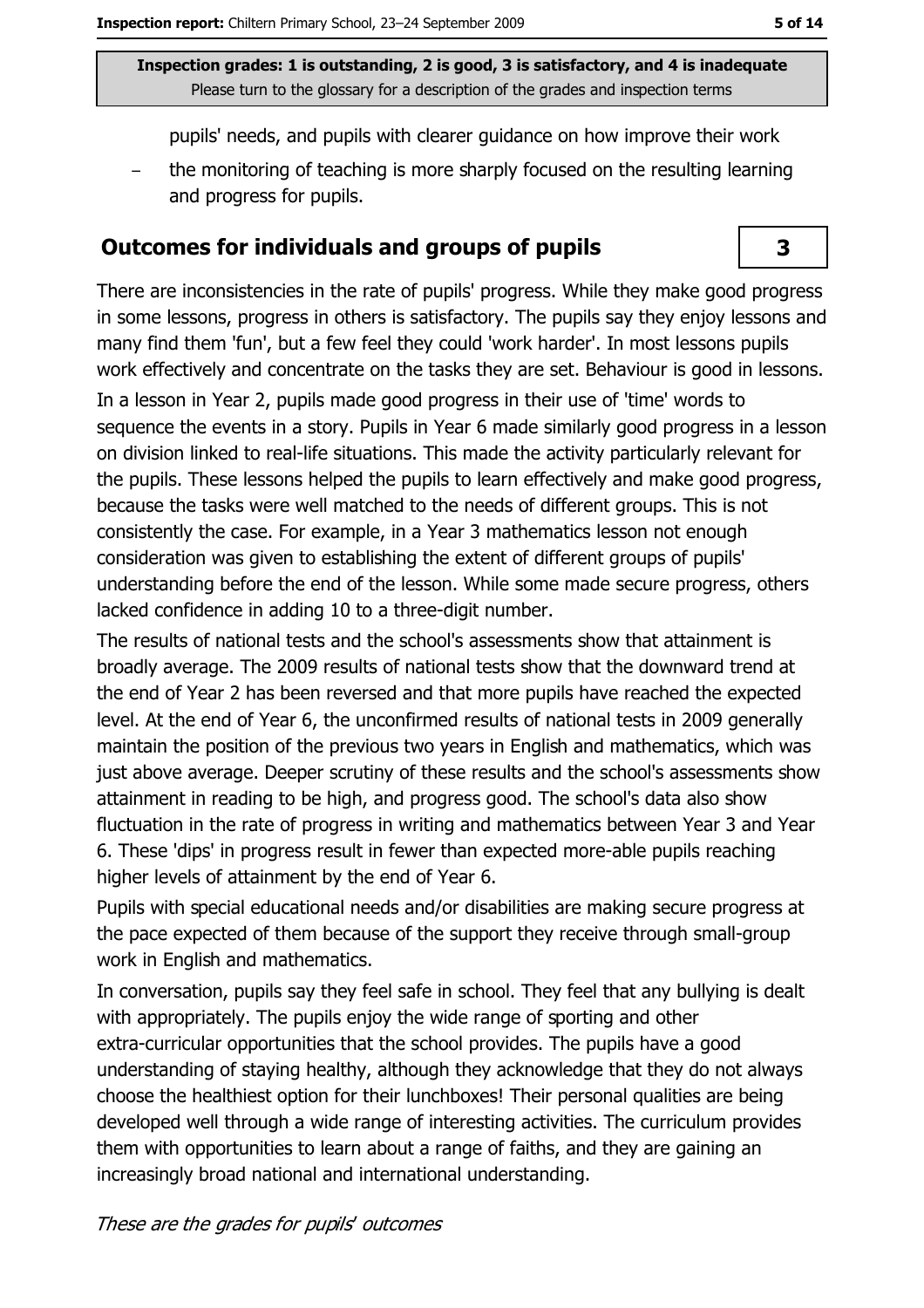| Pupils' achievement and the extent to which they enjoy their learning                                                     |              |
|---------------------------------------------------------------------------------------------------------------------------|--------------|
| Taking into account:<br>Pupils' attainment <sup>1</sup>                                                                   | 3            |
| The quality of pupils' learning and their progress                                                                        | 3            |
| The quality of learning for pupils with special educational needs and/or<br>disabilities and their progress               | 3            |
| The extent to which pupils feel safe                                                                                      | $\mathbf{2}$ |
| <b>Pupils' behaviour</b>                                                                                                  |              |
| The extent to which pupils adopt healthy lifestyles                                                                       |              |
| The extent to which pupils contribute to the school and wider community                                                   |              |
| The extent to which pupils develop workplace and other skills that will<br>contribute to their future economic well-being |              |
| Taking into account:<br>Pupils' attendance <sup>1</sup>                                                                   | 3            |
| The extent of pupils' spiritual, moral, social and cultural development                                                   |              |

#### How effective is the provision?

The teaching is good in some respects, but there are variations and inconsistencies that result in the pupils making progress in line with expectations, rather than exceeding them. A key exception to this is in reading, where good teaching of phonics - for example in Year 1 - and effective support from teaching assistants result in the pupils doing particularly well.

A strong feature of a number of the lessons seen was the skilful questioning by the teacher to ascertain the extent of the pupils' understanding. This was the case in a Year 2 literacy lesson where pupils were using 'time' words to sequence the events in a story. However, there are occasions where assumptions are made about the extent of the pupils' understanding because questioning towards the end of a lesson is not probing enough.

The quality of marking varies considerably. The school has a clear policy but it is not being followed in all years. Consequently, some pupils are not getting the guidance they need in order to improve their work; in particular, teachers' comments do not consistently extend the more-able pupils. Pupils are given targets to strive for, but these are not routinely referred to when their work is marked. As a result, the link between assessment and planning is not as effective as it should be, and some lesson plans lack clarity about how the more-able pupils will be challenged.

The curriculum is well organised and over the last two years has become more diverse

 $\overline{1}$  The grades for attainment and attendance are: 1 is high; 2 is above average; 3 is broadly average; and 4 is low.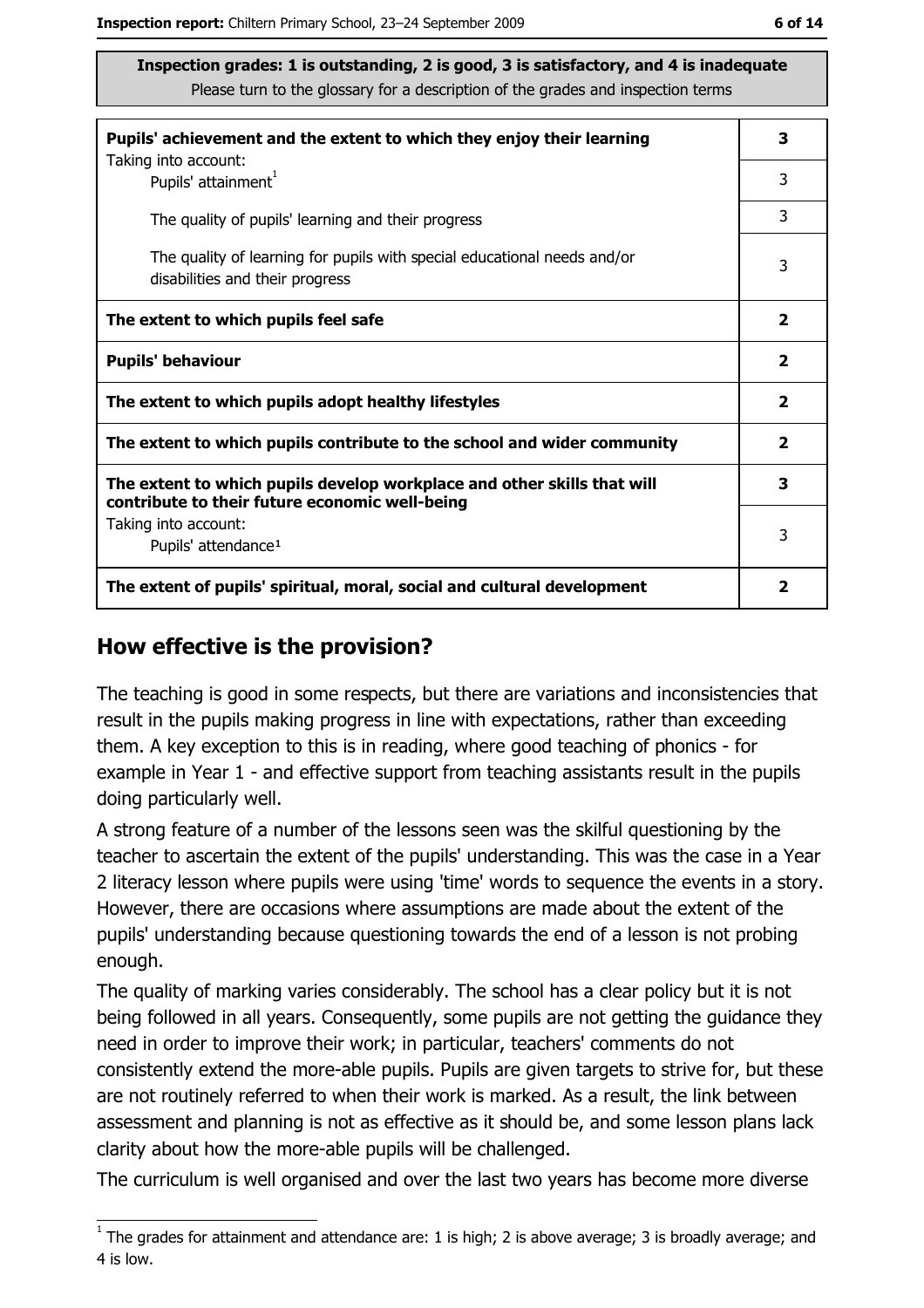and interesting for the pupils. Teachers are now making more effective links between subjects to create more coherent learning opportunities for pupils. Information and communication technology has an increasingly high profile in the curriculum and in pupils' well-being. For example, pupils are made fully aware of the dangers as well as the benefits of the internet.

In conversation a group of pupils commented that 'The teachers are fantastic and really care'. As a result, relationships are good. Support for pupils with special educational needs and/or disabilities is thoughtfully deployed. The school works very effectively to remove barriers encountered by individuals, and can highlight examples where major strides have been made to help them to catch up with their peers. The school's procedures for dealing with incidents of poor behaviour are appropriate.

These are the grades for the quality of provision

| The quality of teaching                                                                                    | 3 |
|------------------------------------------------------------------------------------------------------------|---|
| Taking into account:<br>The use of assessment to support learning                                          |   |
| The extent to which the curriculum meets pupils' needs, including, where<br>relevant, through partnerships |   |
| The effectiveness of care, guidance and support                                                            |   |

## How effective are leadership and management?

Having analysed the pupils' performance in some detail and identified fluctuations in their progress, the headteacher and senior staff have, over the course of the last year, taken a number of steps towards ensuring that all pupils make consistently good progress. Relatively recent developments include meetings to focus on the progress made by each pupil, along with scrutiny of their work, marking designed to help pupils to improve their work, training in high-quality teaching, and peer observations of teaching. The impact of these is not yet evident in all of the outcomes for pupils because more time is needed, and in some cases checks on how effectively they are being implemented are not sufficiently robust. For example, in some pupils' work, the new marking arrangements have been rather superficially implemented.

Monitoring of teaching and learning is a regular feature of the headteacher's work. This results in the identification of pointers for teachers to improve their practice. However, they focus too heavily on the teaching and not enough on its impact on the learning and progress of the pupils.

The school makes very effective use of partnerships with parents, agencies and commercial organisations. These have led to a range of beneficial developments in the curriculum and the many extra-curricular activities now available to the pupils. Safeguarding arrangements are robust because the school has adopted the recommended good practice in its work.

The governing body has good procedures in place to ensure that requirements for equal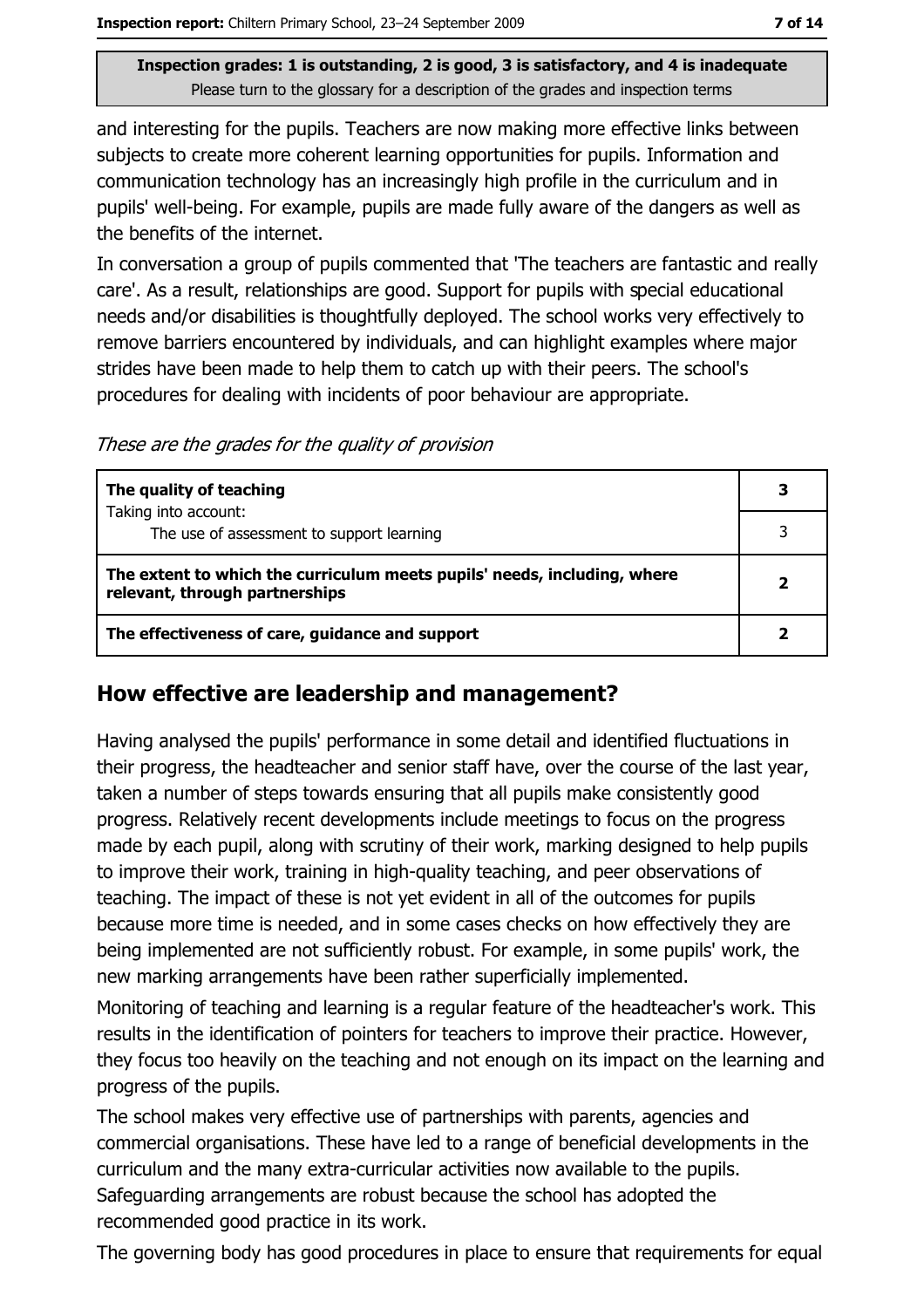opportunity and community coherence are effective. The audit of community coherence has identified the good range of opportunities for pupils and areas for extension. Although governors hold the school to account, they have not ensured that the pupils are making good progress. Nevertheless, they have a secure grasp of the school's work and are committed to providing a good quality of education for the pupils. This is evident in their support for establishing a broad and interesting curriculum within a well-resourced environment. They have achieved this against the background of a constrained budget. The school currently provides satisfactory value for money.

These are the grades for leadership and management

| The effectiveness of leadership and management in embedding ambition and<br>driving improvement                                                                     | З                        |
|---------------------------------------------------------------------------------------------------------------------------------------------------------------------|--------------------------|
| Taking into account:<br>The leadership and management of teaching and learning                                                                                      | 3                        |
| The effectiveness of the governing body in challenging and supporting the<br>school so that weaknesses are tackled decisively and statutory responsibilities<br>met | 3                        |
| The effectiveness of the school's engagement with parents and carers                                                                                                | $\mathbf{2}$             |
| The effectiveness of partnerships in promoting learning and well-being                                                                                              | $\overline{\mathbf{2}}$  |
| The effectiveness with which the school promotes equality of opportunity and<br>tackles discrimination                                                              | $\overline{\phantom{a}}$ |
| The effectiveness of safeguarding procedures                                                                                                                        | $\overline{\mathbf{2}}$  |
| The effectiveness with which the school promotes community cohesion                                                                                                 | 2                        |
| The effectiveness with which the school deploys resources to achieve<br>value for money                                                                             | З                        |

# **Early Years Foundation Stage**

The children make a good start to school life. After only a few weeks in school they are clearly enjoying the activities provided for them, and approaching them positively and with enthusiasm. The children behave well and are already familiar with many of the daily routines. Their independence is being fostered effectively through responsibilities such as giving out snacks. They are making choices about which activities to pursue and are showing good levels of perseverance to complete them. Good links with parents ensure that the children's first weeks in school are managed as smoothly as possible.

The children enter school with the skills and abilities expected for their age. The children now in Year 1 made good progress last year, and many achieved a good level of development by the end of the Early Years Foundation Stage. This is because they learn effectively in the stimulating and well-ordered classroom. Their use of language and knowledge of the world around them is consistently developed by the adults who constantly encourage and question.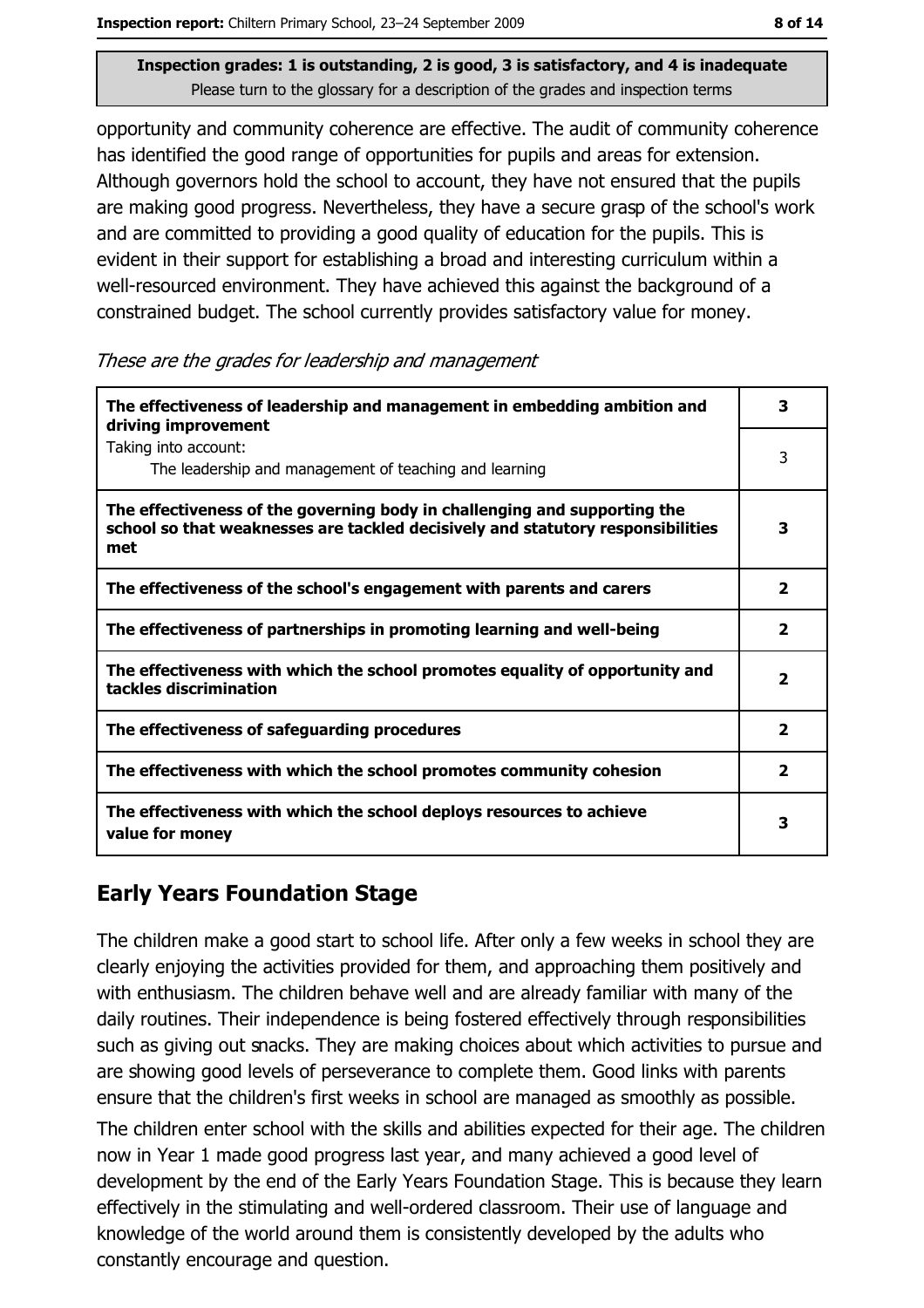Activities flow freely from indoors to out. The adults develop the children's learning well in the outdoor area, although there is scope to extend opportunities to develop the early writing of numbers.

The Early Years Foundation Stage benefits from good, well-focused leadership, comprehensive and accurate assessment, and a clear plan for further improvement and development.

These are the grades for the Early Years Foundation Stage

| <b>Overall effectiveness of the Early Years Foundation Stage</b>                             | 2              |
|----------------------------------------------------------------------------------------------|----------------|
| Taking into account:<br>Outcomes for children in the Early Years Foundation Stage            |                |
| The quality of provision in the Early Years Foundation Stage                                 |                |
| The effectiveness of leadership and management of the Early Years<br><b>Foundation Stage</b> | $\overline{2}$ |

## **Views of parents and carers**

Most parents are very satisfied with the school. Many added comments to the questionnaire to support this view; some were generous in their praise. A few parents of children who have just entered school commented on the positive start their children have made. Parents of pupils with special educational needs are very pleased with the support that they and their children receive.

A small number of parents expressed the view that the quality of teaching in Key Stage 2 is variable, which they feel is hindering their child's progress. One or two parents feel that the school's response to incidents of poor behaviour is too slow.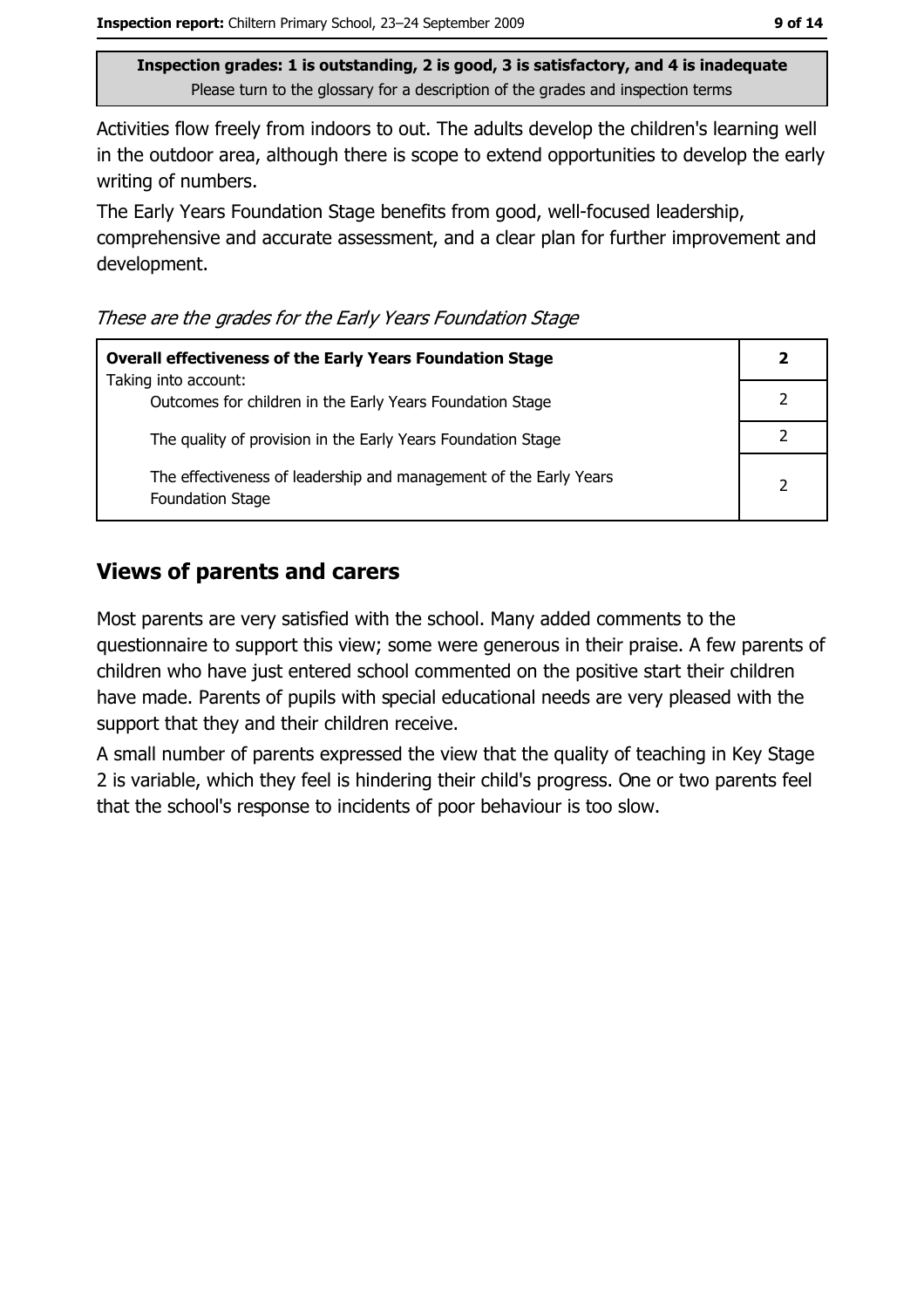#### Responses from parents and carers to Ofsted's questionnaire

Ofsted invited all the registered parents and carers of pupils registered at Chiltern Primary School to complete a questionnaire about their views of the school.

In the questionnaire, parents and carers were asked to record how strongly they agreed with 13 statements about the school. The inspection team received 51 completed questionnaires by the end of the on-site inspection. In total, there are 200 pupils registered at the school.

| <b>Statements</b>                                                                                                                                                                                                                                       | <b>Strongly</b><br><b>Agree</b> |               | <b>Agree</b> |               |                | <b>Disagree</b> |              | <b>Strongly</b><br>disagree |  |
|---------------------------------------------------------------------------------------------------------------------------------------------------------------------------------------------------------------------------------------------------------|---------------------------------|---------------|--------------|---------------|----------------|-----------------|--------------|-----------------------------|--|
|                                                                                                                                                                                                                                                         | <b>Total</b>                    | $\frac{0}{0}$ | <b>Total</b> | $\frac{0}{0}$ | <b>Total</b>   | $\frac{0}{0}$   | <b>Total</b> | $\frac{0}{0}$               |  |
| My child enjoys school                                                                                                                                                                                                                                  | 37                              | 73            | 11           | 22            | $\overline{2}$ | $\overline{4}$  | 0            | 0                           |  |
| The school keeps my child<br>safe                                                                                                                                                                                                                       | 35                              | 69            | 15           | 29            | $\mathbf 0$    | 0               | 1            | $\overline{2}$              |  |
| The school informs me<br>about my child's progress                                                                                                                                                                                                      | 24                              | 47            | 25           | 49            | 0              | 0               | $\Omega$     | 0                           |  |
| My child is making enough<br>progress at this school                                                                                                                                                                                                    | 27                              | 54            | 18           | 36            | $\overline{2}$ | 4               | 0            | $\mathbf 0$                 |  |
| The teaching is good at this<br>school                                                                                                                                                                                                                  | 32                              | 64            | 13           | 26            | $\mathbf 0$    | 0               | 0            | $\mathbf 0$                 |  |
| The school helps me to<br>support my child's learning                                                                                                                                                                                                   | 25                              | 49            | 21           | 41            | $\overline{2}$ | 4               | 0            | 0                           |  |
| The school helps my child to<br>have a healthy lifestyle                                                                                                                                                                                                | 27                              | 54            | 21           | 42            | $\mathbf{1}$   | $\overline{2}$  | 0            | $\boldsymbol{0}$            |  |
| The school makes sure that<br>my child is well prepared for<br>the future (for example<br>changing year group,<br>changing school, and for<br>children who are finishing<br>school, entering further or<br>higher education, or<br>entering employment) | 25                              | 51            | 15           | 31            | $\overline{2}$ | 4               | 1            | $\overline{2}$              |  |
| The school meets my child's<br>particular needs                                                                                                                                                                                                         | 30                              | 59            | 15           | 29            | 0              | 0               | 1            | $\overline{2}$              |  |
| The school deals effectively<br>with unacceptable behaviour                                                                                                                                                                                             | 18                              | 36            | 22           | 44            | $\overline{7}$ | 14              | $\mathbf{1}$ | $\overline{2}$              |  |
| The school takes account of<br>my suggestions and<br>concerns                                                                                                                                                                                           | 20                              | 40            | 19           | 38            | 5              | 10              | 0            | $\boldsymbol{0}$            |  |
| The school is led and<br>managed effectively                                                                                                                                                                                                            | 29                              | 58            | 14           | 28            | 3              | 6               | 0            | $\mathbf 0$                 |  |
| Overall, I am happy with my<br>child's experience at this<br>school                                                                                                                                                                                     | 33                              | 65            | 13           | 25            | 3              | 6               | 0            | 0                           |  |

The table above summarises the responses that parents and carers made to each statement. The percentages indicate the proportion of parents and carers giving that response out of the total number of completed questionnaires. Where one or more parents and carers chose not to answer a particular question, the percentages will not add up to 100%.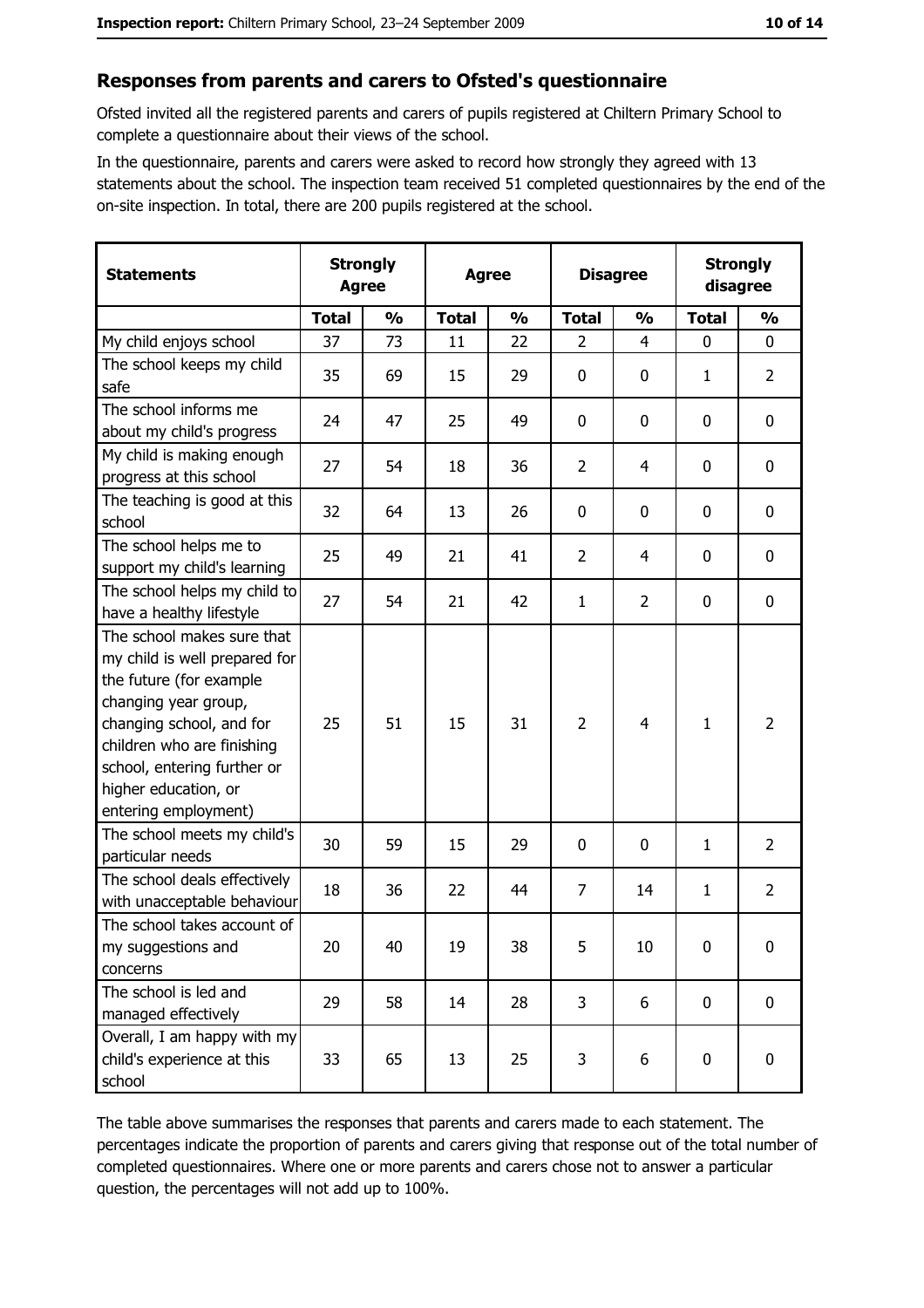# Glossary

| <b>Grade</b> | <b>Judgement</b> | <b>Description</b>                                                                                                                                                                                                               |
|--------------|------------------|----------------------------------------------------------------------------------------------------------------------------------------------------------------------------------------------------------------------------------|
| Grade 1      | Outstanding      | These features are highly effective. An oustanding<br>school provides exceptionally well for its pupils' needs.                                                                                                                  |
| Grade 2      | Good             | These are very positive features of a school. A school<br>that is good is serving its pupils well.                                                                                                                               |
| Grade 3      | Satisfactory     | These features are of reasonable quality. A satisfactory<br>school is providing adequately for its pupils.                                                                                                                       |
| Grade 4      | Inadequate       | These features are not of an acceptable standard. An<br>inadequate school needs to make significant<br>improvement in order to meet the needs of its pupils.<br>Ofsted inspectors will make further visits until it<br>improves. |

## What inspection judgements mean

### Overall effectiveness of schools inspected between September 2007 and July 2008

|                       | Overall effectiveness judgement (percentage of<br>schools) |      |                     |                   |
|-----------------------|------------------------------------------------------------|------|---------------------|-------------------|
| <b>Type of school</b> | <b>Outstanding</b>                                         | Good | <b>Satisfactory</b> | <b>Inadequate</b> |
| Nursery schools       | 39                                                         | 58   | 3                   | 0                 |
| Primary schools       | 13                                                         | 50   | 33                  | 4                 |
| Secondary schools     | 17                                                         | 40   | 34                  | 9                 |
| Sixth forms           | 18                                                         | 43   | 37                  | $\overline{2}$    |
| Special schools       | 26                                                         | 54   | 18                  | $\overline{2}$    |
| Pupil referral units  | 7                                                          | 55   | 30                  | 7                 |
| All schools           | 15                                                         | 49   | 32                  | 5                 |

New school inspection arrangements were introduced on 1 September 2009. This means that inspectors now make some additional judgements that were not made previously.

The data in the table above were reported in The Annual Report of Her Majesty's Chief Inspector of Education, Children's Services and Skills 2007/08.

Percentages are rounded and do not always add exactly to 100. Secondary school figures include those that have sixth forms, and sixth form figures include only the data specifically for sixth form inspection judgements.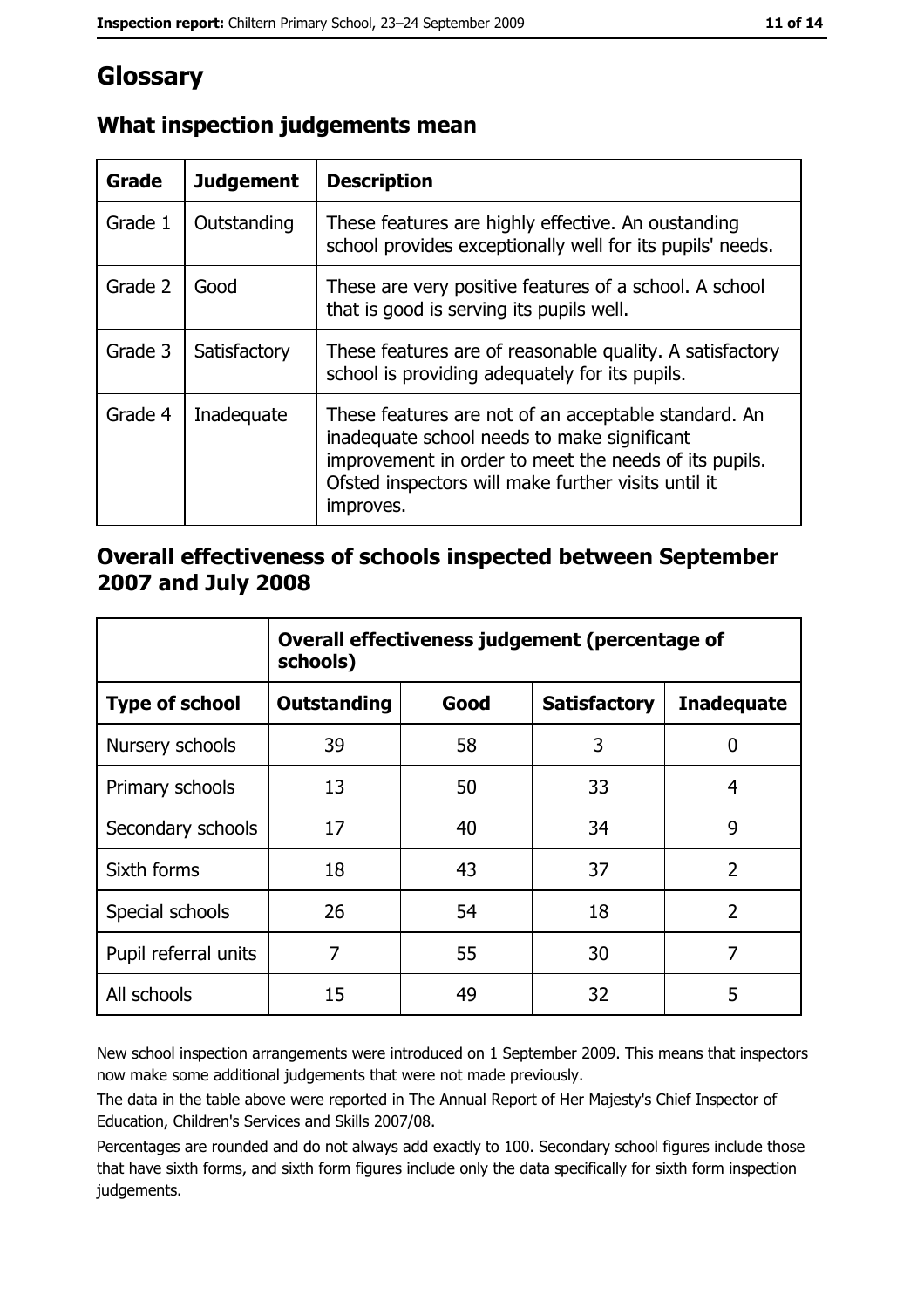# **Common terminology used by inspectors**

| Achievement:                  | the progress and success of a pupil in<br>their learning, development or training.                                                                                                                                                                                                                           |
|-------------------------------|--------------------------------------------------------------------------------------------------------------------------------------------------------------------------------------------------------------------------------------------------------------------------------------------------------------|
| Attainment:                   | the standard of the pupils' work shown by<br>test and examination results and in<br>lessons.                                                                                                                                                                                                                 |
| Capacity to improve:          | the proven ability of the school to<br>continue improving. Inspectors base this<br>judgement on what the school has<br>accomplished so far and on the quality of<br>its systems to maintain improvement.                                                                                                     |
| Leadership and management:    | the contribution of all the staff with<br>responsibilities, not just the headteacher,<br>to identifying priorities, directing and<br>motivating staff and running the school.                                                                                                                                |
| Learning:                     | how well pupils acquire knowledge,<br>develop their understanding, learn and<br>practise skills and are developing their<br>competence as learners.                                                                                                                                                          |
| <b>Overall effectiveness:</b> | inspectors form a judgement on a school's<br>overall effectiveness based on the findings<br>from their inspection of the school. The<br>following judgements, in particular,<br>influence what the overall effectiveness<br>judgement will be.                                                               |
|                               | The school's capacity for sustained<br>improvement.<br>Outcomes for individuals and groups<br>of pupils.<br>The quality of teaching.<br>The extent to which the curriculum<br>meets pupil's needs, including where<br>relevant, through partnerships.<br>The effectiveness of care, guidance<br>and support. |
| Progress:                     | the rate at which pupils are learning in<br>lessons and over longer periods of time. It<br>is often measured by comparing the<br>pupils' attainment at the end of a key<br>stage with their attainment when they<br>started.                                                                                 |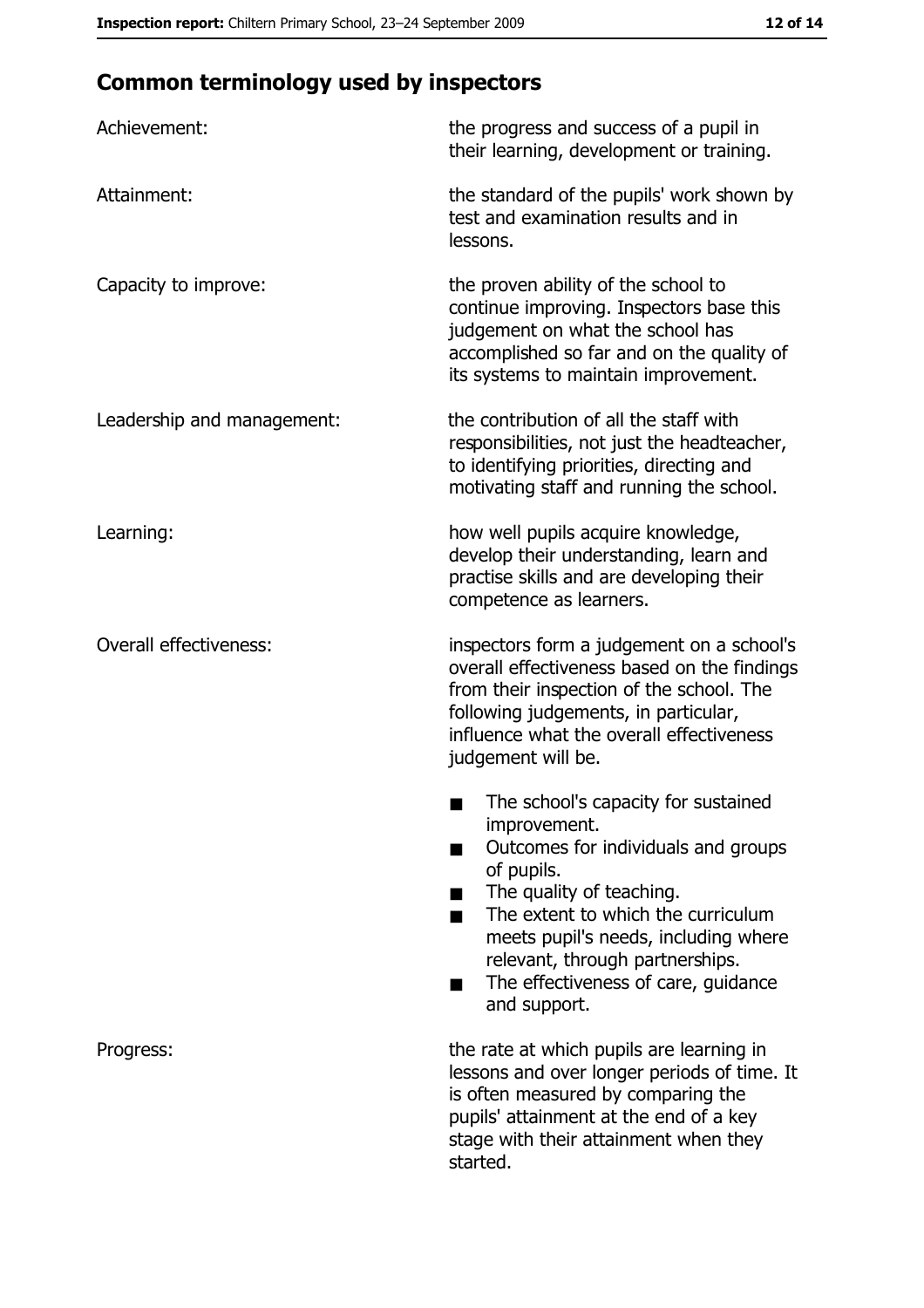This letter is provided for the school, parents and carers to share with their children. It describes Ofsted's main findings from the inspection of their school.



### 28 September 2009

#### Dear Pupils

### Inspection of Chiltern Primary School, Northampton, NN5 6BW

This letter is to tell you about the findings of the recent inspection and to thank you for taking the time to talk to me and my colleagues. You are able to learn in a very friendly atmosphere where the adults provide good care and support for you. You behave well, and work and play together very sensibly. The teachers make most lessons interesting. They mark your work and often make comments on it. A few of you feel that these comments do not give you the help that you need to improve your work. We agree that some of the marking could give you much clearer guidance.

You are making the progress expected of you, and some of you are doing well. You concentrate on your work. We would like to see you all making good progress. This is also the aim of the headteacher and teachers. So we have asked them to continue to raise attainment in English and mathematics. We have also asked them to use their assessments of your progress to plan more challenging tasks and help more of you reach higher levels by the end of Year 6. We have asked the headteacher to look closely at lessons to make sure that all of you learn and make progress at a good pace.

The school provides a good curriculum with a wide range of opportunities for you, both in and after school. Your involvement in many of these activities, and the good support that the school provides, result in good outcomes in your personal development. You have a very clear understanding of the importance of staying safe and of a healthy lifestyle.

We enjoyed being in your school, and hope that in the future it is even more successful in helping you to do as well as you possibly can.

Yours faithfully

Christopher Parker

Lead Inspector